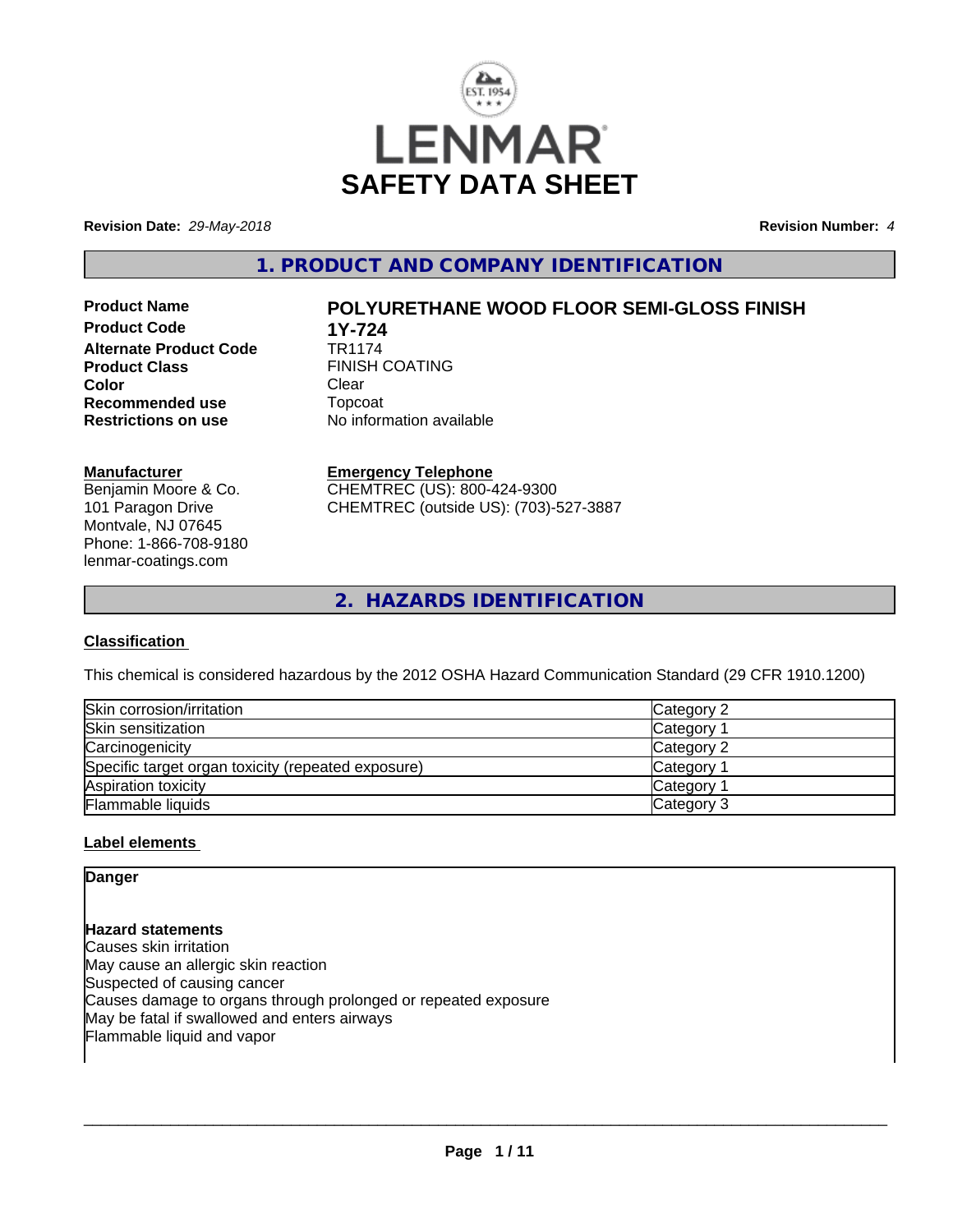#### 1Y-724 - **POLYURETHANE WOOD FLOOR SEMI-GLOSS FINISH**



**Appearance** liquid

**Odor** little or no odor

## **Precautionary Statements - Prevention**

Obtain special instructions before use Do not handle until all safety precautions have been read and understood Use personal protective equipment as required Wash face, hands and any exposed skin thoroughly after handling Contaminated work clothing should not be allowed out of the workplace Wear protective gloves Do not breathe dust/fume/gas/mist/vapors/spray Do not eat, drink or smoke when using this product Keep away from heat, hot surfaces, sparks, open flames and other ignition sources. No smoking Keep container tightly closed Ground/bond container and receiving equipment Use explosion-proof electrical/ventilating/lighting/equipment Use only non-sparking tools Take precautionary measures against static discharge

## **Precautionary Statements - Response**

IF exposed or concerned: Get medical advice/attention **Skin** If skin irritation or rash occurs: Get medical advice/attention

IF ON SKIN (or hair): Remove/Take off immediately all contaminated clothing. Rinse skin with water/shower Wash contaminated clothing before reuse

#### **Ingestion**

IF SWALLOWED: Immediately call a POISON CENTER or doctor/physician

Do NOT induce vomiting

#### **Fire**

In case of fire: Use CO2, dry chemical, or foam for extinction

#### **Precautionary Statements - Storage**

Store locked up Store in a well-ventilated place. Keep cool

#### **Precautionary Statements - Disposal**

Dispose of contents/container to an approved waste disposal plant

#### **Hazards not otherwise classified (HNOC)**

Rags, steel wool or waste soaked with this product may spontaneously catch fire if improperly discarded

#### **Other information**

No information available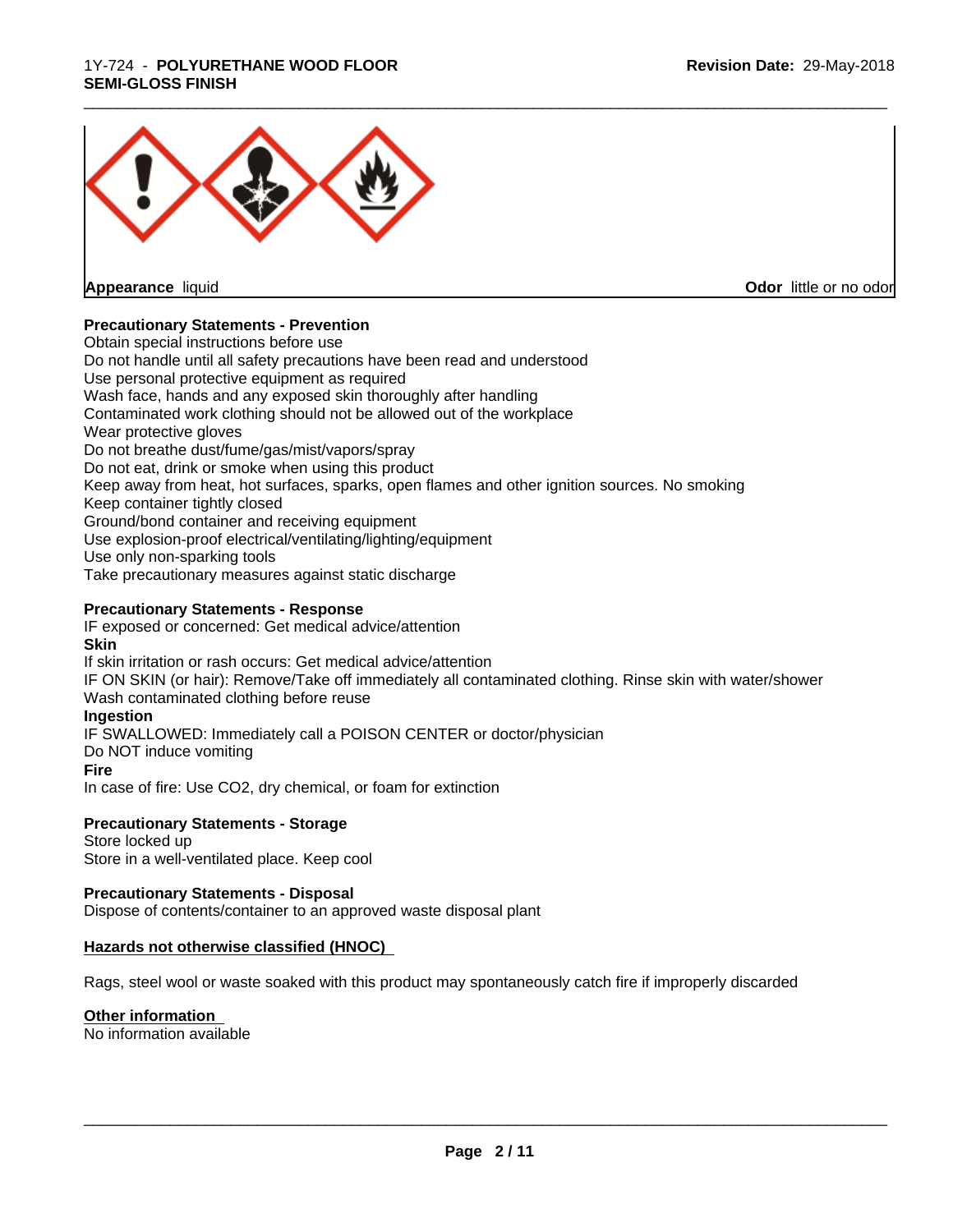# **3. COMPOSITION/INFORMATION ON INGREDIENTS**

\_\_\_\_\_\_\_\_\_\_\_\_\_\_\_\_\_\_\_\_\_\_\_\_\_\_\_\_\_\_\_\_\_\_\_\_\_\_\_\_\_\_\_\_\_\_\_\_\_\_\_\_\_\_\_\_\_\_\_\_\_\_\_\_\_\_\_\_\_\_\_\_\_\_\_\_\_\_\_\_\_\_\_\_\_\_\_\_\_\_\_\_\_

| <b>Chemical name</b>                             | CAS No.    | Weight-% |
|--------------------------------------------------|------------|----------|
| Stoddard solvent                                 | 8052-41-3  | ັບ       |
| Distillates,<br>s. petroleum. hvdrotreated light | 64742-47-8 | $\cdot$  |
| Methyl ethyl ketoxime                            | 96-29-7    | v.u      |

| 4. FIRST AID MEASURES                                                                                                                                                                                                                                      |
|------------------------------------------------------------------------------------------------------------------------------------------------------------------------------------------------------------------------------------------------------------|
| If symptoms persist, call a physician. Show this safety data sheet to the doctor in<br><b>General Advice</b><br>attendance.                                                                                                                                |
| Immediately flush with plenty of water. After initial flushing, remove any contact<br><b>Eye Contact</b><br>lenses and continue flushing for at least 15 minutes. Keep eye wide open while<br>rinsing. If symptoms persist, call a physician.              |
| Wash off immediately with soap and plenty of water while removing all<br><b>Skin Contact</b><br>contaminated clothes and shoes. If skin irritation persists, call a physician. Wash<br>clothing before reuse. Destroy contaminated articles such as shoes. |
| <b>Inhalation</b><br>Move to fresh air. If symptoms persist, call a physician.<br>If not breathing, give artificial respiration. Call a physician immediately.                                                                                             |
| Clean mouth with water and afterwards drink plenty of water. Do not induce<br>Ingestion<br>vomiting without medical advice. Never give anything by mouth to an unconscious<br>person. Consult a physician.                                                 |
| <b>Protection Of First-Aiders</b><br>Use personal protective equipment.                                                                                                                                                                                    |
| May cause allergic skin reaction.<br><b>Most Important</b><br><b>Symptoms/Effects</b>                                                                                                                                                                      |
| <b>Notes To Physician</b><br>Treat symptomatically.                                                                                                                                                                                                        |

**5. FIRE-FIGHTING MEASURES**

| <b>Suitable Extinguishing Media</b>                                    | Foam, dry powder or water. Use extinguishing measures<br>that are appropriate to local circumstances and the<br>surrounding environment.                                                                                                               |
|------------------------------------------------------------------------|--------------------------------------------------------------------------------------------------------------------------------------------------------------------------------------------------------------------------------------------------------|
| <b>Protective Equipment And Precautions For</b><br><b>Firefighters</b> | As in any fire, wear self-contained breathing apparatus<br>pressure-demand, MSHA/NIOSH (approved or equivalent)<br>and full protective gear.                                                                                                           |
| <b>Specific Hazards Arising From The Chemical</b>                      | Combustible material. Closed containers may rupture if<br>exposed to fire or extreme heat. Keep product and empty<br>container away from heat and sources of ignition. Thermal<br>decomposition can lead to release of irritating gases and<br>vapors. |
| <b>Sensitivity To Mechanical Impact</b>                                | No                                                                                                                                                                                                                                                     |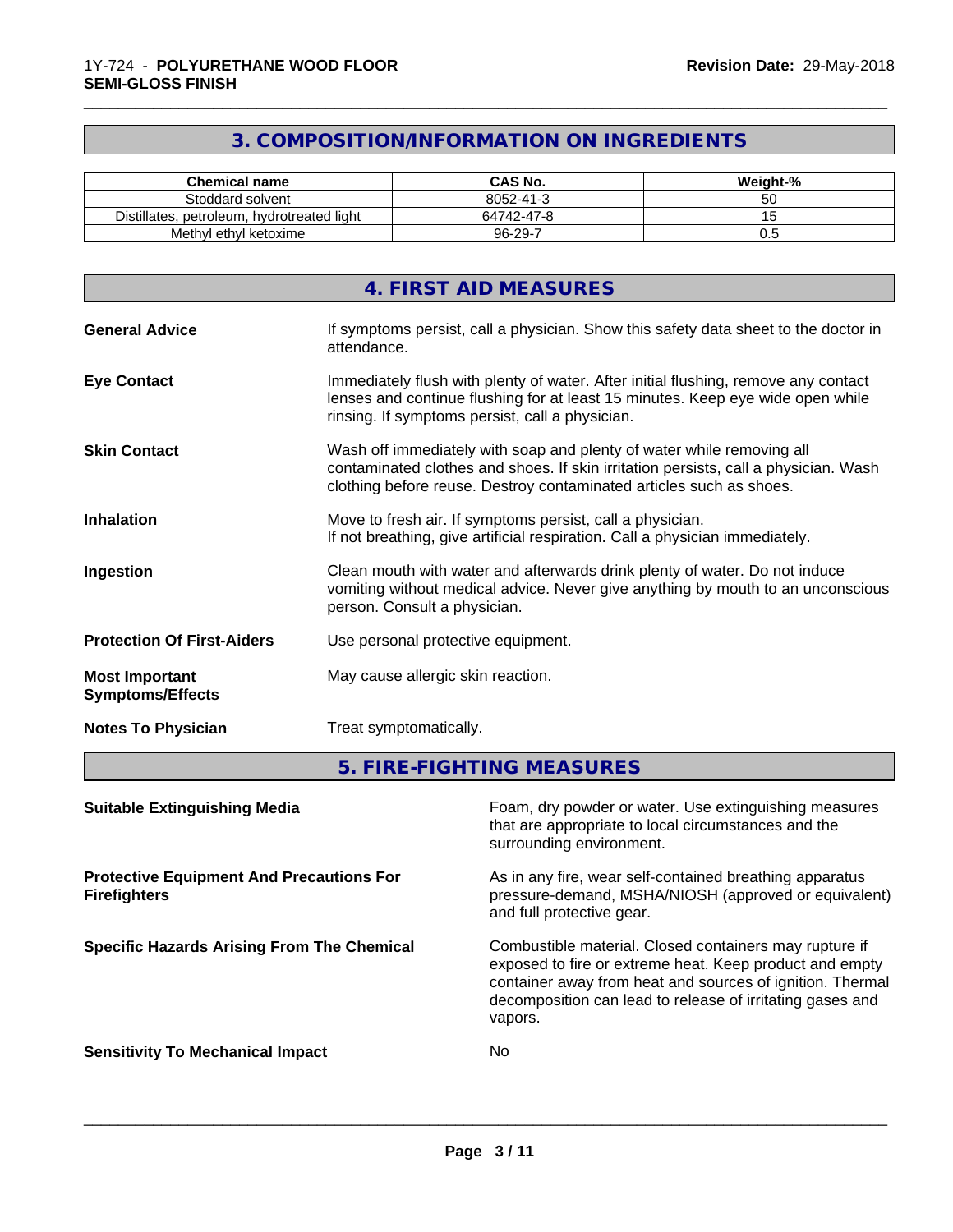| <b>Sensitivity To Static Discharge</b>                                           |                        | Yes                            |                                |
|----------------------------------------------------------------------------------|------------------------|--------------------------------|--------------------------------|
| <b>Flash Point Data</b><br>Flash Point (°F)<br>Flash Point (°C)<br><b>Method</b> |                        | 105.0<br>40.6<br><b>PMCC</b>   |                                |
| <b>Flammability Limits In Air</b>                                                |                        |                                |                                |
| Lower flammability limit:<br><b>Upper flammability limit:</b>                    |                        | Not available<br>Not available |                                |
| <b>NFPA</b><br>Health: 1                                                         | <b>Flammability: 2</b> | <b>Instability: 0</b>          | <b>Special: Not Applicable</b> |

\_\_\_\_\_\_\_\_\_\_\_\_\_\_\_\_\_\_\_\_\_\_\_\_\_\_\_\_\_\_\_\_\_\_\_\_\_\_\_\_\_\_\_\_\_\_\_\_\_\_\_\_\_\_\_\_\_\_\_\_\_\_\_\_\_\_\_\_\_\_\_\_\_\_\_\_\_\_\_\_\_\_\_\_\_\_\_\_\_\_\_\_\_

#### **NFPA Legend**

- 0 Not Hazardous
- 1 Slightly
- 2 Moderate
- 3 High
- 4 Severe

*The ratings assigned are only suggested ratings, the contractor/employer has ultimate responsibilities for NFPA ratings where this system is used.*

*Additional information regarding the NFPA rating system is available from the National Fire Protection Agency (NFPA) at www.nfpa.org.*

# **6. ACCIDENTAL RELEASE MEASURES**

| <b>Personal Precautions</b>      | Use personal protective equipment. Remove all sources of ignition.                                                                                                                                                                                                                                                                                                                            |  |
|----------------------------------|-----------------------------------------------------------------------------------------------------------------------------------------------------------------------------------------------------------------------------------------------------------------------------------------------------------------------------------------------------------------------------------------------|--|
| <b>Other Information</b>         | Prevent further leakage or spillage if safe to do so. Do not allow material to<br>contaminate ground water system. Prevent product from entering drains. Do not<br>flush into surface water or sanitary sewer system. Local authorities should be<br>advised if significant spillages cannot be contained.                                                                                    |  |
| <b>Environmental precautions</b> | See Section 12 for additional Ecological Information.                                                                                                                                                                                                                                                                                                                                         |  |
| <b>Methods for Cleaning Up</b>   | Dam up. Soak up with inert absorbent material. Pick up and transfer to properly<br>labeled containers. Clean contaminated surface thoroughly.                                                                                                                                                                                                                                                 |  |
|                                  | 7. HANDLING AND STORAGE                                                                                                                                                                                                                                                                                                                                                                       |  |
| <b>Handling</b>                  | Use only in area provided with appropriate exhaust ventilation. Do not breathe<br>vapors or spray mist. Wear personal protective equipment. Take precautionary<br>measures against static discharges. To avoid ignition of vapors by static electricity<br>discharge, all metal parts of the equipment must be grounded. Keep away from<br>open flames, hot surfaces and sources of ignition. |  |
| <b>Storage</b>                   | Keep containers tightly closed in a dry, cool and well-ventilated place. Keep away<br>from heat. Keep away from open flames, hot surfaces and sources of ignition.<br>Keep in properly labeled containers. Keep out of the reach of children.                                                                                                                                                 |  |
|                                  | <b>DANGER</b> - Rags, steel wool or waste soaked with this product may<br>spontaneously catch fire if improperly discarded. Immediately after use, place                                                                                                                                                                                                                                      |  |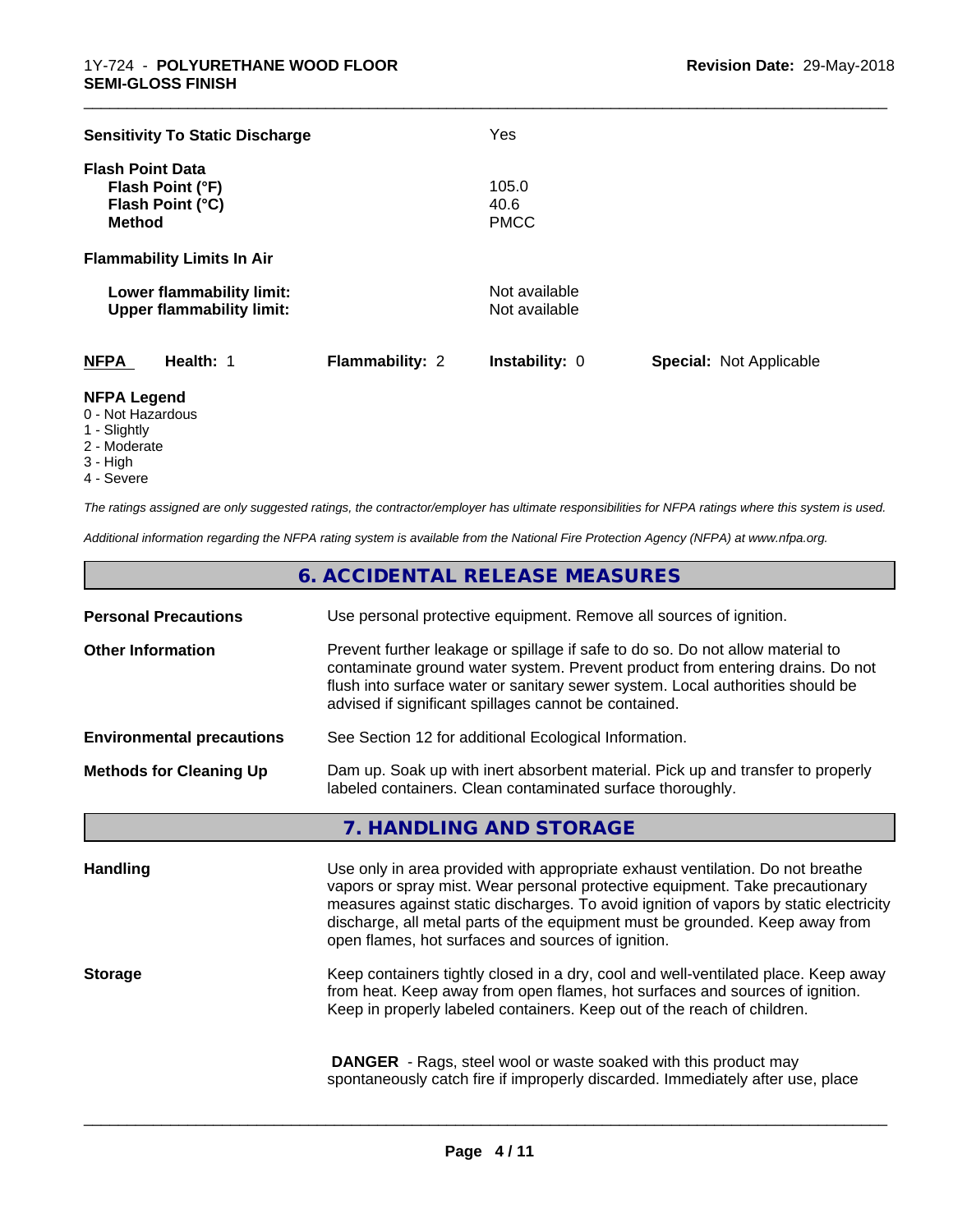rags, steel wool or waste in a sealed water-filled metal container.

**Incompatible Materials** Incompatible with strong acids and bases and strong oxidizing agents.

\_\_\_\_\_\_\_\_\_\_\_\_\_\_\_\_\_\_\_\_\_\_\_\_\_\_\_\_\_\_\_\_\_\_\_\_\_\_\_\_\_\_\_\_\_\_\_\_\_\_\_\_\_\_\_\_\_\_\_\_\_\_\_\_\_\_\_\_\_\_\_\_\_\_\_\_\_\_\_\_\_\_\_\_\_\_\_\_\_\_\_\_\_

# **8. EXPOSURE CONTROLS / PERSONAL PROTECTION**

## **Exposure Limits**

| <b>Chemical name</b> | <b>ACGIH TLV</b>   | <b>OSHA PEL</b>               |
|----------------------|--------------------|-------------------------------|
| Stoddard solvent     | TWA<br>100 ppm - 1 | <b>TWA</b><br>500 ppm -       |
|                      |                    | TWA<br>2900 mg/m <sup>3</sup> |

#### **Legend**

ACGIH - American Conference of Governmental Industrial Hygienists Exposure Limits OSHA - Occupational Safety & Health Administration Exposure Limits N/E - Not Established

| <b>Engineering Measures</b> | Ensure adequate ventilation, especially in confined areas. |  |
|-----------------------------|------------------------------------------------------------|--|
|-----------------------------|------------------------------------------------------------|--|

**Personal Protective Equipment**

| <b>Eye/Face Protection</b><br><b>Skin Protection</b><br><b>Respiratory Protection</b> | Safety glasses with side-shields.<br>Long sleeved clothing. Protective gloves.<br>In operations where exposure limits are exceeded, use a NIOSH approved<br>respirator that has been selected by a technically qualified person for the specific<br>work conditions. When spraying the product or applying in confined areas, wear a<br>NIOSH approved respirator specified for paint spray or organic vapors. |
|---------------------------------------------------------------------------------------|----------------------------------------------------------------------------------------------------------------------------------------------------------------------------------------------------------------------------------------------------------------------------------------------------------------------------------------------------------------------------------------------------------------|
| <b>Hygiene Measures</b>                                                               | Avoid contact with skin, eyes and clothing. Remove and wash contaminated<br>clothing before re-use. Wash thoroughly after handling. When using do not eat,<br>drink or smoke.                                                                                                                                                                                                                                  |

# **9. PHYSICAL AND CHEMICAL PROPERTIES**

| liquid<br>little or no odor<br>No information available<br>$7.0 - 7.4$<br>$0.85 - 0.89$<br>No information available<br>No information available<br>No information available<br>No information available<br>No information available<br>No information available<br>No information available<br>35 - 45<br>$30 - 40$<br>55 - 65<br>$60 - 70$<br>< 525<br>315 |
|-------------------------------------------------------------------------------------------------------------------------------------------------------------------------------------------------------------------------------------------------------------------------------------------------------------------------------------------------------------|
| 157                                                                                                                                                                                                                                                                                                                                                         |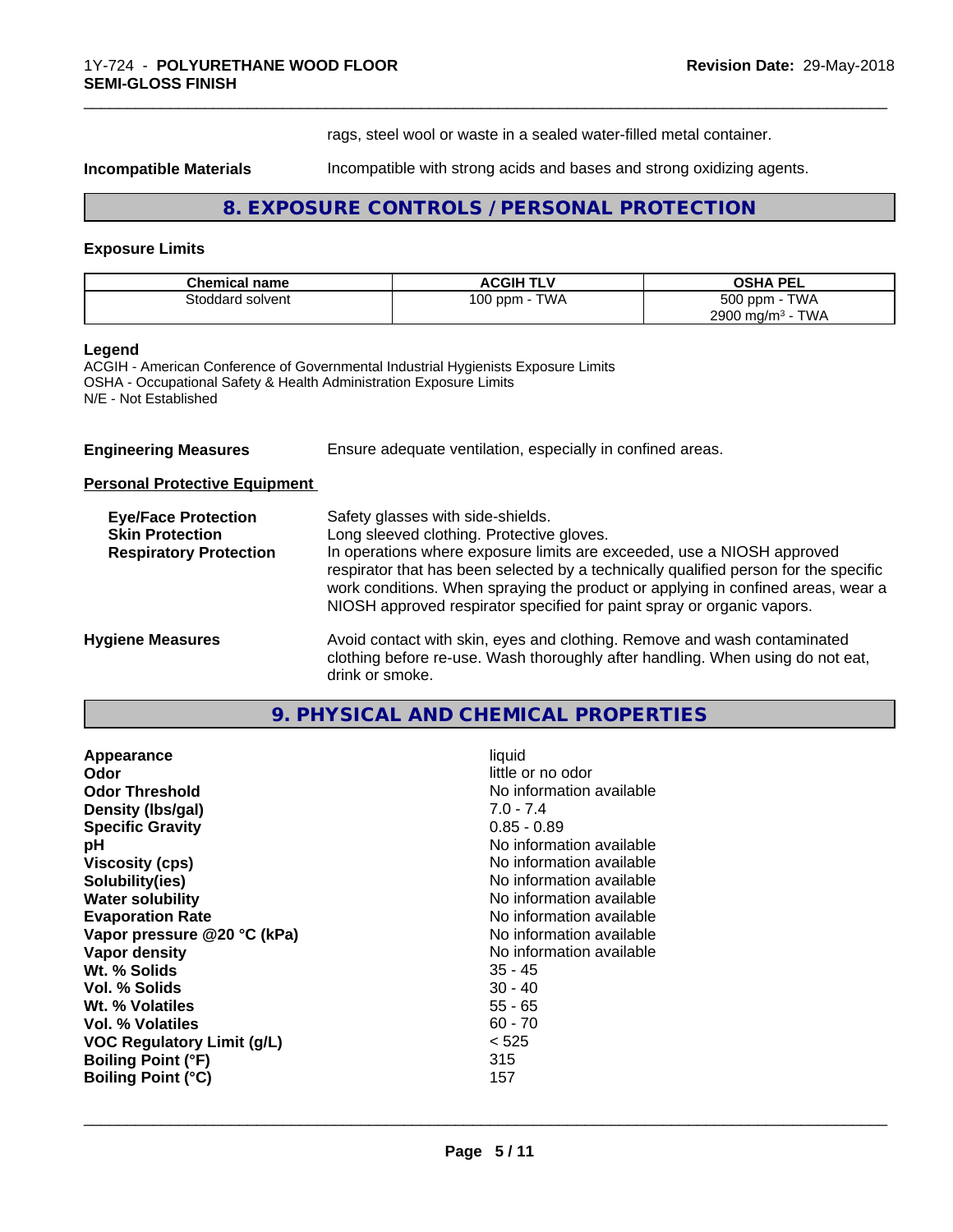- **Freezing Point (°F)**<br> **Freezing Point (°C)**<br> **Freezing Point (°C)**<br> **No** information available **Freezing Point (°C)** No information available to the North North North 105.0<br> **Flash Point (°F)** 105.0 **Flash Point (°F) Flash Point (°C)** 40.6 **Method** PMCC **Flammability (solid, gas)** Not applicable **Upper flammability limit:** No information available **Lower flammability limit:**<br> **Autoignition Temperature (°F)** No information available **Autoignition Temperature (°F) Autoignition Temperature (°C)** No information available **Decomposition Temperature (°F)** No information available **Decomposition Temperature (°C)** No information available **Partition coefficient** No information available
- \_\_\_\_\_\_\_\_\_\_\_\_\_\_\_\_\_\_\_\_\_\_\_\_\_\_\_\_\_\_\_\_\_\_\_\_\_\_\_\_\_\_\_\_\_\_\_\_\_\_\_\_\_\_\_\_\_\_\_\_\_\_\_\_\_\_\_\_\_\_\_\_\_\_\_\_\_\_\_\_\_\_\_\_\_\_\_\_\_\_\_\_\_ **Revision Date:** 29-May-2018
	-

# **10. STABILITY AND REACTIVITY**

**Reactivity Not Applicable Not Applicable** 

**Chemical Stability Stability** Stable under normal conditions. Hazardous polymerisation does not occur.

**Conditions to avoid Keep away from open flames, hot surfaces, static Conditions to avoid Keep away from open flames**, hot surfaces, static electricity and sources of ignition.

**Incompatible Materials Incompatible with strong acids and bases and strong** oxidizing agents.

**Hazardous Decomposition Products** Thermal decomposition can lead to release of irritating gases and vapors.

**Possibility of hazardous reactions** None under normal conditions of use.

**11. TOXICOLOGICAL INFORMATION**

**Product Information**

**Information on likely routes of exposure**

**Principal Routes of Exposure** Eye contact, skin contact and inhalation.

**Acute Toxicity** 

**Product Information** Repeated or prolonged exposure to organic solvents may lead to permanent brain and nervous system damage. Intentional misuse by deliberately concentrating and inhaling vapors may be harmful or fatal.

 $\overline{\phantom{a}}$  ,  $\overline{\phantom{a}}$  ,  $\overline{\phantom{a}}$  ,  $\overline{\phantom{a}}$  ,  $\overline{\phantom{a}}$  ,  $\overline{\phantom{a}}$  ,  $\overline{\phantom{a}}$  ,  $\overline{\phantom{a}}$  ,  $\overline{\phantom{a}}$  ,  $\overline{\phantom{a}}$  ,  $\overline{\phantom{a}}$  ,  $\overline{\phantom{a}}$  ,  $\overline{\phantom{a}}$  ,  $\overline{\phantom{a}}$  ,  $\overline{\phantom{a}}$  ,  $\overline{\phantom{a}}$ 

#### **Symptoms related to the physical,chemical and toxicological characteristics**

**Symptoms** No information available.

# **Delayed and immediate effects as well as chronic effects from short and long-term exposure**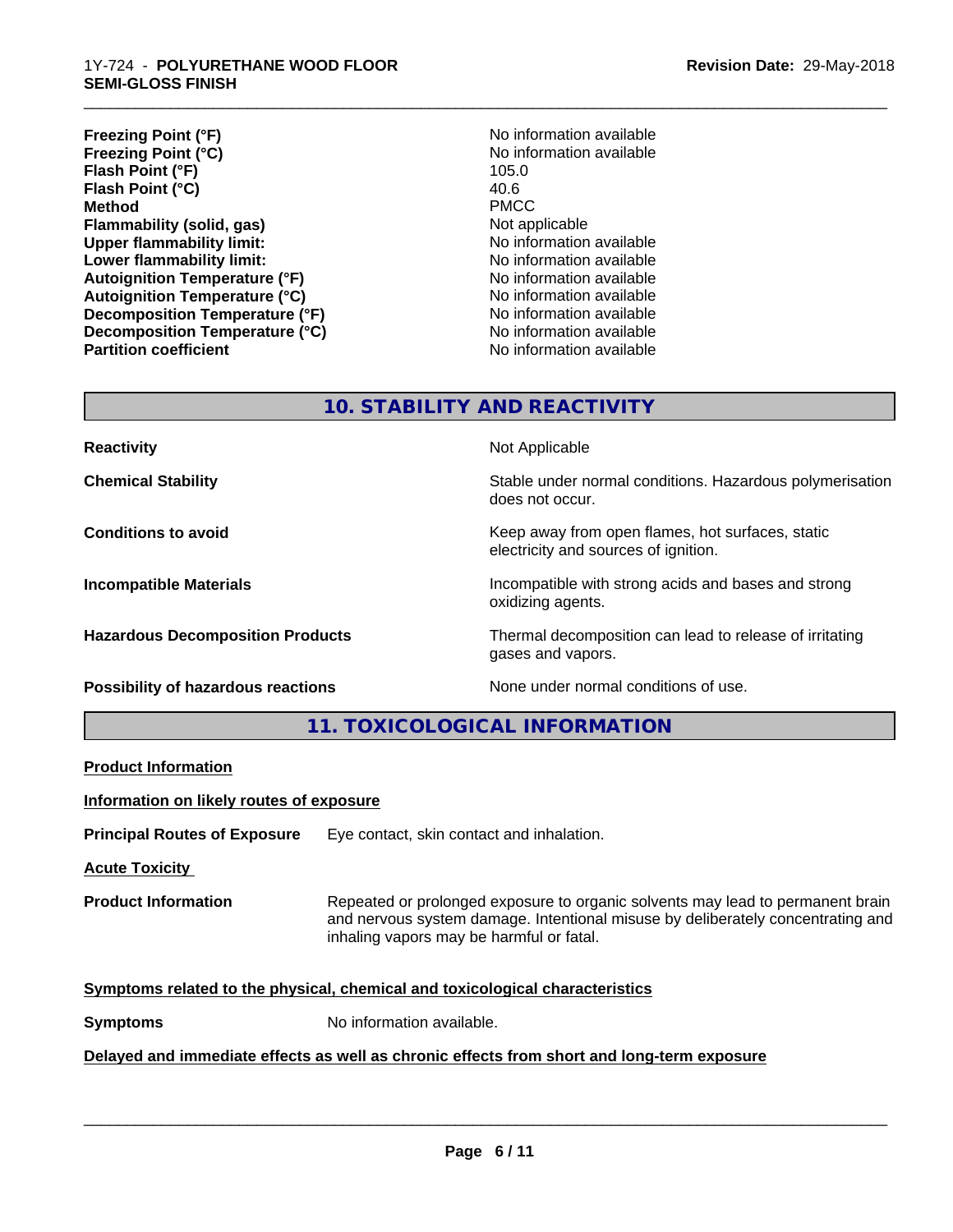| Eye contact                     | Contact with eyes may cause irritation.                                                                                                                                                                                                                                          |
|---------------------------------|----------------------------------------------------------------------------------------------------------------------------------------------------------------------------------------------------------------------------------------------------------------------------------|
| <b>Skin contact</b>             | May cause skin irritation and/or dermatitis. Prolonged skin contact may defat the<br>skin and produce dermatitis.                                                                                                                                                                |
| Ingestion                       | Ingestion may cause irritation to mucous membranes. Small amounts of this<br>product aspirated into the respiratory system during ingestion or vomiting may                                                                                                                      |
| <b>Inhalation</b>               | cause mild to severe pulmonary injury, possibly progressing to death.<br>High vapor / aerosol concentrations are irritating to the eyes, nose, throat and<br>lungs and may cause headaches, dizziness, drowsiness, unconsciousness, and<br>other central nervous system effects. |
| <b>Sensitization</b>            | May cause an allergic skin reaction.                                                                                                                                                                                                                                             |
| <b>Neurological Effects</b>     | No information available.                                                                                                                                                                                                                                                        |
| <b>Mutagenic Effects</b>        | No information available.                                                                                                                                                                                                                                                        |
| <b>Reproductive Effects</b>     | No information available.                                                                                                                                                                                                                                                        |
| <b>Developmental Effects</b>    | No information available.                                                                                                                                                                                                                                                        |
| <b>Target organ effects</b>     | No information available.                                                                                                                                                                                                                                                        |
| <b>STOT - repeated exposure</b> | No information available.                                                                                                                                                                                                                                                        |
| <b>STOT - single exposure</b>   | No information available.                                                                                                                                                                                                                                                        |
| Other adverse effects           | No information available.                                                                                                                                                                                                                                                        |
| <b>Aspiration Hazard</b>        | May be harmful if swallowed and enters airways. Small amounts of this product<br>aspirated into the respiratory system during ingestion or vomiting may cause mild<br>to severe pulmonary injury, possibly progressing to death.                                                 |

#### **Numerical measures of toxicity**

**The following values are calculated based on chapter 3.1 of the GHS document**

| <b>ATEmix (oral)</b> | 37792 mg/kg |
|----------------------|-------------|
| ATEmix (dermal)      | 15117 mg/kg |

#### **Component Information**

#### **Acute Toxicity**

Stoddard solvent LD50 Oral: > 5,000 mg/kg (Rat) LD50 Dermal: > 3160 mg/kg (Rabbit) LC50 Inhalation (Vapor): > 6.1 mg/L (Rat) Distillates, petroleum, hydrotreated light LD50 Oral: > 5,000 mg/kg (Rat) LD50 Dermal: > 3,000 mg/kg (Rabbit) Methyl ethyl ketoxime LD50 Oral: 930 mg/kg (Rat) LD50 Dermal: 200 µL/kg (Rabbit) LC50 Inhalation (Vapor): > 4.8 mg/L (Rat)

#### **Carcinogenicity**

*Limited evidence of a carcinogenic effect.*

# **12. ECOLOGICAL INFORMATION**

# **Ecotoxicity Effects**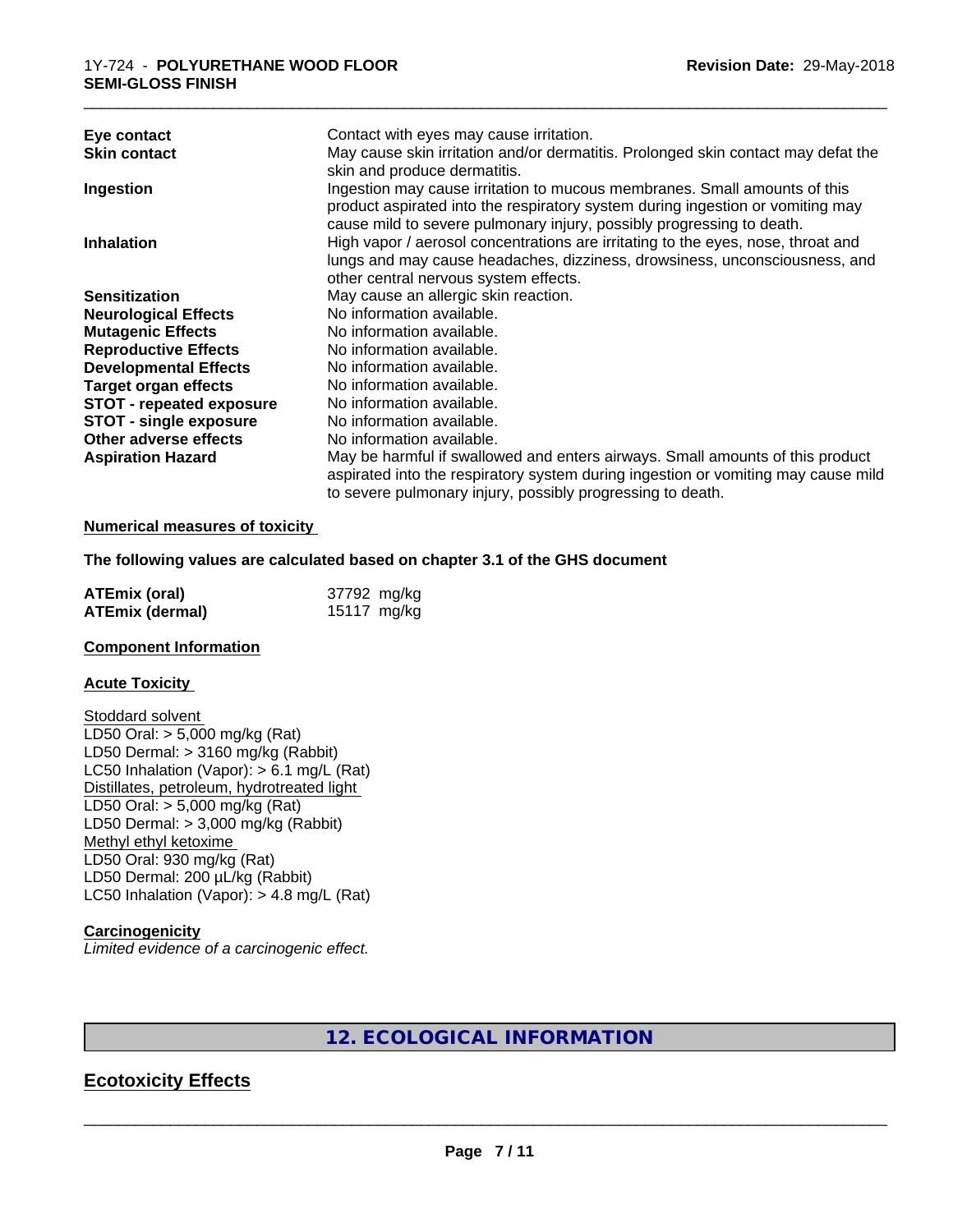\_\_\_\_\_\_\_\_\_\_\_\_\_\_\_\_\_\_\_\_\_\_\_\_\_\_\_\_\_\_\_\_\_\_\_\_\_\_\_\_\_\_\_\_\_\_\_\_\_\_\_\_\_\_\_\_\_\_\_\_\_\_\_\_\_\_\_\_\_\_\_\_\_\_\_\_\_\_\_\_\_\_\_\_\_\_\_\_\_\_\_\_\_

The environmental impact of this product has not been fully investigated.

### **Product Information**

# **Acute Toxicity to Fish**

No information available

#### **Acute Toxicity to Aquatic Invertebrates**

No information available

#### **Acute Toxicity to Aquatic Plants**

No information available

#### **Persistence / Degradability**

No information available.

#### **Bioaccumulation**

There is no data for this product.

#### **Mobility in Environmental Media**

No information available.

#### **Ozone**

No information available

# **Component Information**

## **Acute Toxicity to Fish**

Methyl ethyl ketoxime LC50: 48 mg/L (Bluegill sunfish - 96 hr.)

#### **Acute Toxicity to Aquatic Invertebrates**

#### Methyl ethyl ketoxime EC50: 750 mg/L (Daphnia magna - 48 hr.)

#### **Acute Toxicity to Aquatic Plants**

No information available

|                                | 13. DISPOSAL CONSIDERATIONS                                                                                                                                                                                               |
|--------------------------------|---------------------------------------------------------------------------------------------------------------------------------------------------------------------------------------------------------------------------|
| <b>Waste Disposal Method</b>   | Dispose of in accordance with federal, state, and local regulations. Local<br>requirements may vary, consult your sanitation department or state-designated<br>environmental protection agency for more disposal options. |
| <b>Empty Container Warning</b> | Emptied containers may retain product residue. Follow label warnings even after<br>container is emptied. Residual vapors may explode on ignition.                                                                         |
|                                | 14. TRANSPORT INFORMATION                                                                                                                                                                                                 |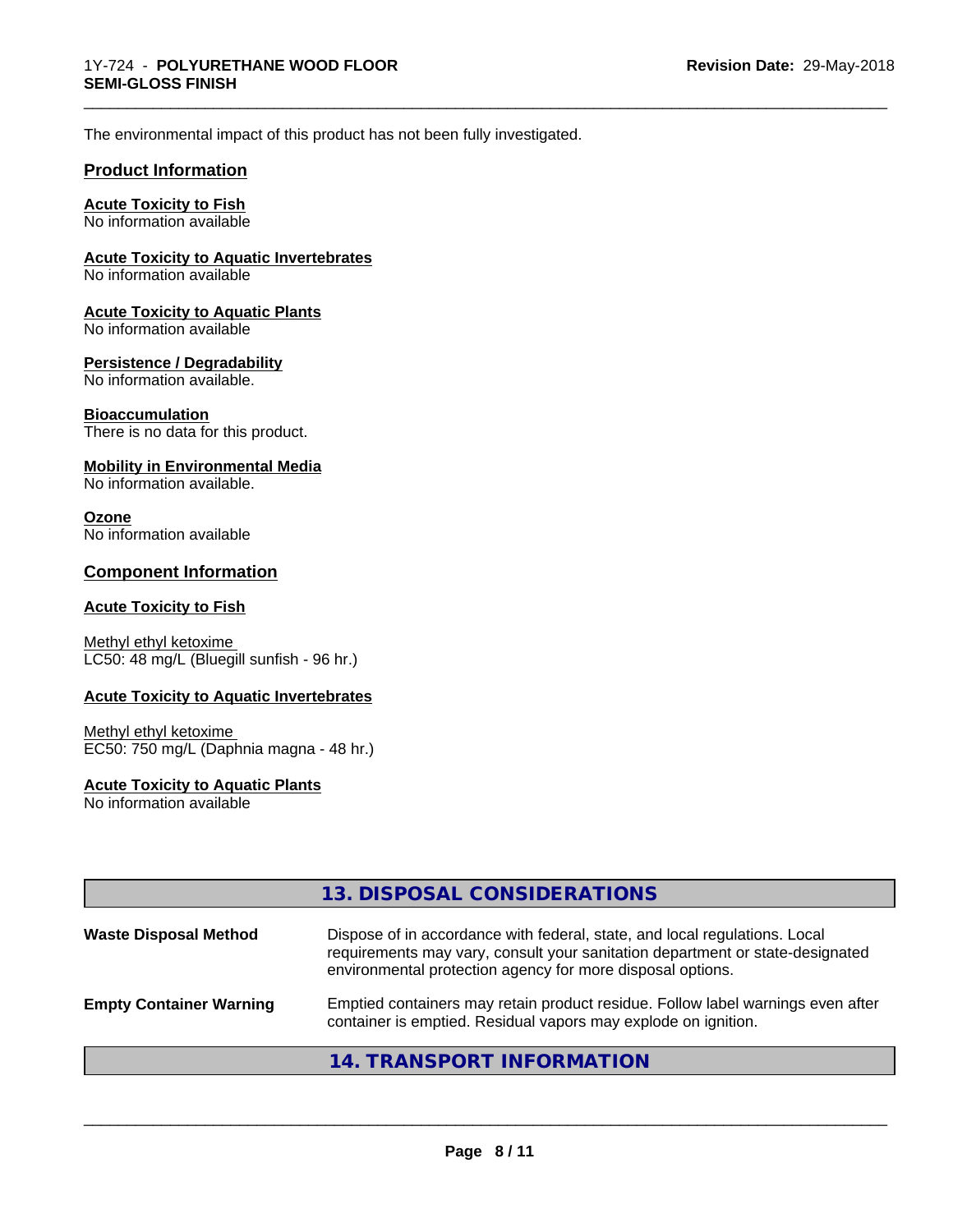| DOT                         |                                                                                                                |
|-----------------------------|----------------------------------------------------------------------------------------------------------------|
| <b>Proper Shipping Name</b> | <b>PAINT</b>                                                                                                   |
| <b>Hazard class</b>         |                                                                                                                |
| UN-No.                      | UN1263                                                                                                         |
| <b>Packing Group</b>        | Ш                                                                                                              |
| <b>Description</b>          | UN1263, PAINT, 3, III, Marine Pollutant (Stoddard solvent)                                                     |
|                             |                                                                                                                |
|                             | In the LIS this material may he reclassified as a Combustible Liquid and is not requisted in containers of les |

In the US this material may be reclassified as a Combustible Liquid and is not regulated in containers of less than 119 gallons (450 liters) via surface transportation (refer to 49CFR173.120(b)(2) for further information).

\_\_\_\_\_\_\_\_\_\_\_\_\_\_\_\_\_\_\_\_\_\_\_\_\_\_\_\_\_\_\_\_\_\_\_\_\_\_\_\_\_\_\_\_\_\_\_\_\_\_\_\_\_\_\_\_\_\_\_\_\_\_\_\_\_\_\_\_\_\_\_\_\_\_\_\_\_\_\_\_\_\_\_\_\_\_\_\_\_\_\_\_\_

| <b>ICAO/IATA</b> | Contact the preparer for further information. |
|------------------|-----------------------------------------------|
| <b>IMDG/IMO</b>  | Contact the preparer for further information. |
|                  | 15. REGULATORY INFORMATION                    |

## **International Inventories**

| <b>TSCA: United States</b> | Yes - All components are listed or exempt. |
|----------------------------|--------------------------------------------|
| <b>DSL: Canada</b>         | Yes - All components are listed or exempt. |

# **Federal Regulations**

#### **SARA 311/312 hazardous categorization**

| Yes |
|-----|
| Yes |
| Yes |
| Nο  |
| N٥  |
|     |

#### **SARA 313**

Section 313 of Title III of the Superfund Amendments and Reauthorization Act of 1986 (SARA). This product contains a chemical or chemicals which are subject to the reporting requirements of the Act and Title 40 of the Code of Federal Regulations, Part 372:

*None*

**Clean Air Act,Section 112 Hazardous Air Pollutants (HAPs) (see 40 CFR 61)**

This product contains the following HAPs:

*None*

#### **US State Regulations**

#### **California Proposition 65**

**WARNING:** Cancer and Reproductive Harm– www.P65warnings.ca.gov

**State Right-to-Know**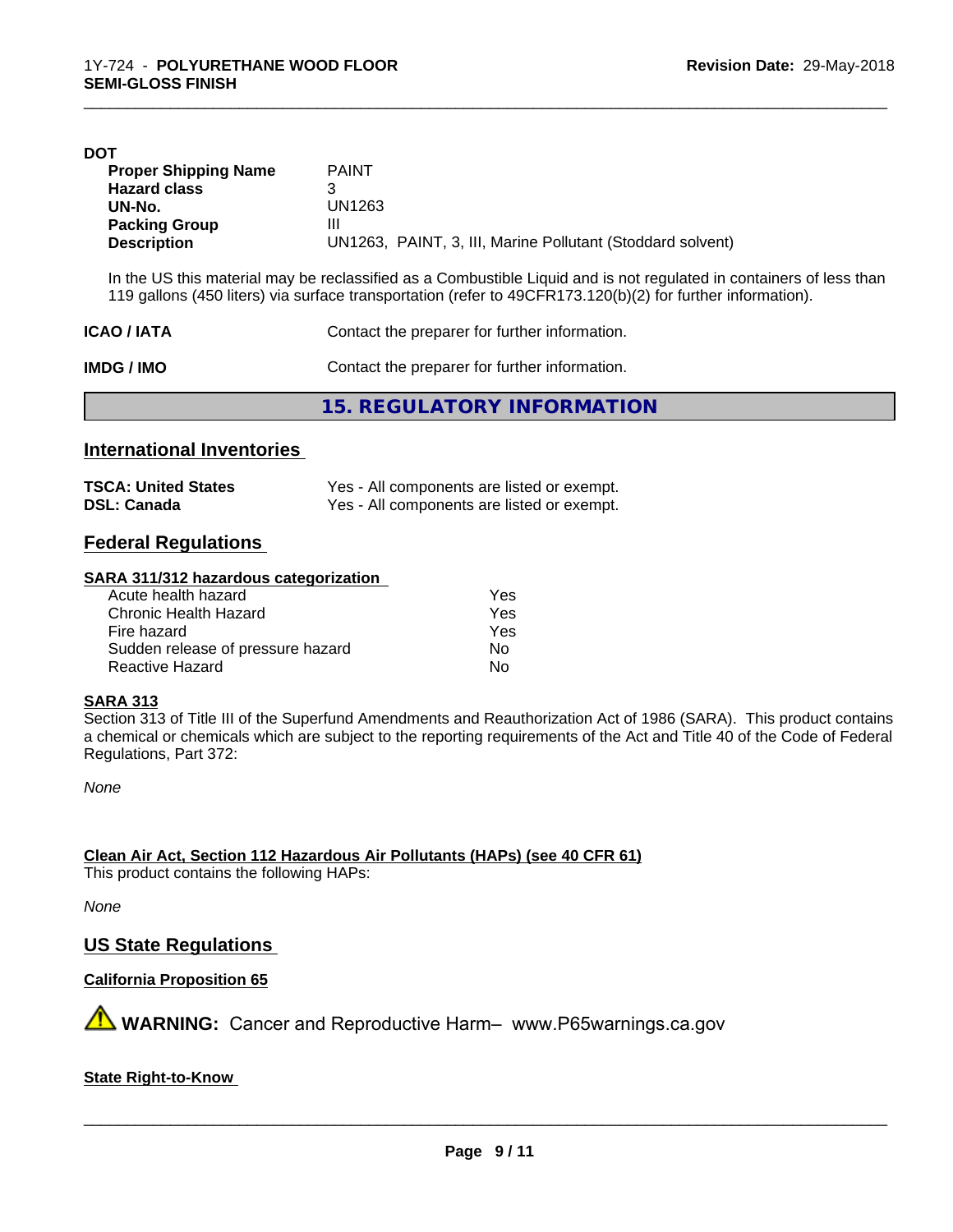| <b>Chemical name</b>                      | . .<br><b>Massachusetts</b> | <b>Jersev</b><br><b>New</b> | Pennsylvania |
|-------------------------------------------|-----------------------------|-----------------------------|--------------|
| Stoddard solvent                          |                             |                             |              |
| - I rimethvlbenzene<br>Δ-<br>. . <u>.</u> |                             |                             |              |

#### **Legend**

X - Listed

# **16. OTHER INFORMATION**

| HMIS |  |
|------|--|
|------|--|

**Health:** 1\* **Flammability: 2 Reactivity: 0 PPE:** -

\_\_\_\_\_\_\_\_\_\_\_\_\_\_\_\_\_\_\_\_\_\_\_\_\_\_\_\_\_\_\_\_\_\_\_\_\_\_\_\_\_\_\_\_\_\_\_\_\_\_\_\_\_\_\_\_\_\_\_\_\_\_\_\_\_\_\_\_\_\_\_\_\_\_\_\_\_\_\_\_\_\_\_\_\_\_\_\_\_\_\_\_\_

#### **HMIS Legend**

- 0 Minimal Hazard
- 1 Slight Hazard
- 2 Moderate Hazard
- 3 Serious Hazard
- 4 Severe Hazard
- \* Chronic Hazard

X - Consult your supervisor or S.O.P. for "Special" handling instructions.

*Note: The PPE rating has intentionally been left blank. Choose appropriate PPE that will protect employees from the hazards the material will present under the actual normal conditions of use.*

*Caution: HMISÒ ratings are based on a 0-4 rating scale, with 0 representing minimal hazards or risks, and 4 representing significant hazards or risks. Although HMISÒ ratings are not required on MSDSs under 29 CFR 1910.1200, the preparer, has chosen to provide them. HMISÒ ratings are to be used only in conjunction with a fully implemented HMISÒ program by workers who have received appropriate HMISÒ training. HMISÒ is a registered trade and service mark of the NPCA. HMISÒ materials may be purchased exclusively from J. J. Keller (800) 327-6868.*

 **WARNING!** If you scrape, sand, or remove old paint, you may release lead dust. LEAD IS TOXIC. EXPOSURE TO LEAD DUST CAN CAUSE SERIOUS ILLNESS, SUCH AS BRAIN DAMAGE, ESPECIALLY IN CHILDREN. PREGNANT WOMEN SHOULD ALSO AVOID EXPOSURE.Wear a NIOSH approved respirator to control lead exposure. Clean up carefully with a HEPA vacuum and a wet mop. Before you start, find out how to protect yourself and your family by contacting the National Lead Information Hotline at 1-800-424-LEAD or log on to www.epa.gov/lead.

| <b>Prepared By</b>      | <b>Product Stewardship Department</b><br>Benjamin Moore & Co.<br>101 Paragon Drive<br>Montvale, NJ 07645<br>800-225-5554 |
|-------------------------|--------------------------------------------------------------------------------------------------------------------------|
| <b>Revision Date:</b>   | 29-May-2018                                                                                                              |
| <b>Revision Summary</b> | Not available                                                                                                            |

Disclaimer

The information contained herein is presented in good faith and believed to be accurate as of the effective date shown above. This information is furnished without warranty of any kind. Employers should use this information only as a **supplement to other information gathered by them and must make independent determination of suitability and** completeness of information from all sources to assure proper use of these materials and the safety and health of employees. Any use of this data and information must be determined by the user to be in accordance with applicable **federal, provincial, and local laws and regulations.**